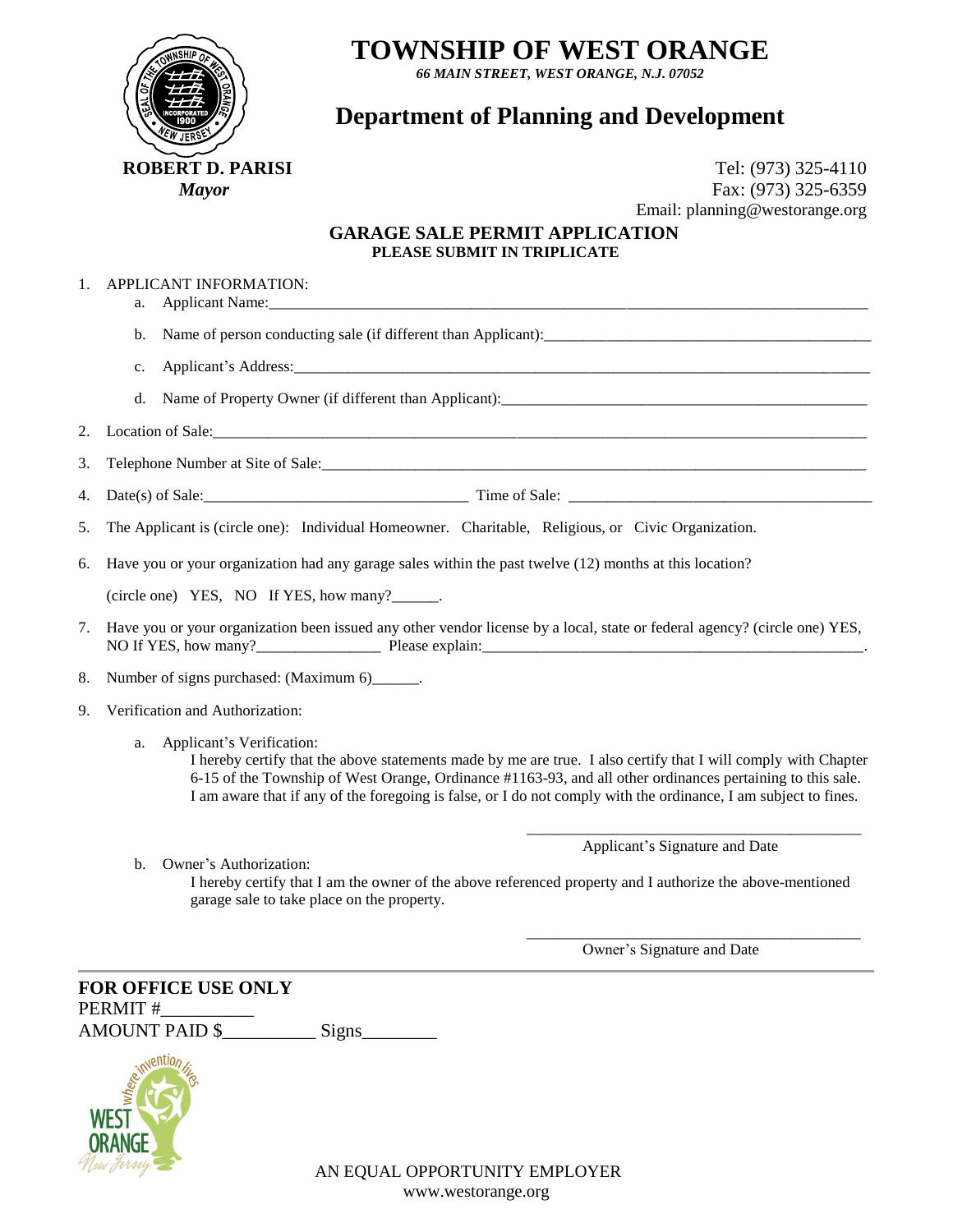

# **TOWNSHIP OF WEST ORANGE**

*66 MAIN STREET, WEST ORANGE, N.J. 07052* 

## **Department of Planning and Development**

**ROBERT D. PARISI**

Tel: (973) 325-4110 Fax: (973) 325-6359 *Mayor* Email: planning@westorange.org

## **GARAGE SALE PROCEDURES**

- 1. The fee for a Garage Sale license is \$5.00.
- 2. A Garage Sale license shall only be issued to any household twice within a twelve month period. A charitable, religious or civic organization may be allowed four licenses within a twelve month period.
- 3. The Garage Sale license must be prominently displayed on the premises of the sale throughout the entire period of the sale.
- 4. The hours of the Garage Sale shall be held between the hours of 9:00 A.M. and 6:00 P.M. only.
- 5. SIGNS: The signs shall be purchased from the Department of Planning and Development.

Maximum allowable quantity of signs is six; 2 will be received with the garage sale license the additional 4 can be purchased for .50 cents each.

The sign shall be posted no more than three days prior to the sale, and it shall be removed within 24 hrs. after the sale;

Signs shall be prohibited on trees, fences, rocks, curbs, walks, lamps, hydrants and bridges.

6. In the event of inclement weather, the holder of the license shall be entitled to hold the sale the following week, on the same day as originally scheduled, upon first notifying the Department of Planning and Development at 973‐325‐4110.

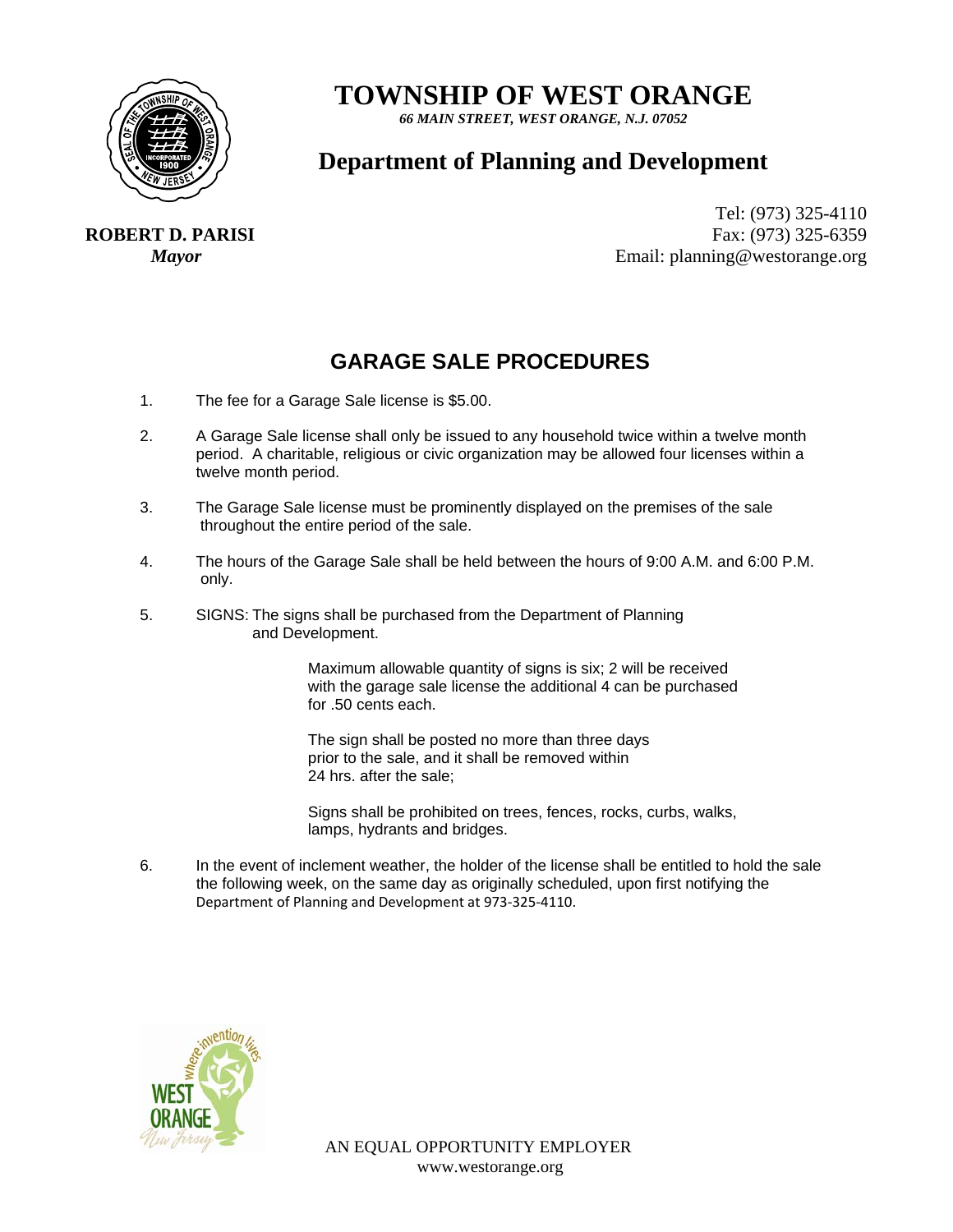### **5-13 GARAGE SALES.**

#### **5-13.1 Definitions.**

As used in this section:

*Garage sales* shall mean and include all sales entitled "garage sale," "lawn sale," "attic sale," "rummage sale," or "flea market sale," or any similar casual sale of tangible personal property which is advertised by any means whereby the public at large is or can be made aware of this sale.

*Goods* shall mean and include any goods, warehouse merchandise or other property capable of being the object of a sale regulated hereunder.

*Household* shall mean any single family or multi-family residential dwelling, individual apartment unit, individual cooperative unit or individual condominium unit. (1972 Code § 6-15.1; Ord. No. 986-89 § I; Ord No. 1163-93 § 1)

### **5-13.2 License Required; Fee.**

It shall be unlawful for any person to conduct a garage sale in the Township without first filing with the Planning Department the information hereinafter specified and obtaining from the Planning Department, a license to do so, to be known as a "Garage Sale License."

The fee for such license shall be fixed at five (\$5.00) dollars. (Ord. No. 1163-93 § 2)

### **5-13.3 License Required; Display.**

- a. A license shall be issued to any household only twice within a twelve (12) month period and shall specify the days of the sale. No license shall be issued for more than four (4) consecutive calendar days. A charitable, religious or civic organization shall be allowed four (4) licenses within a twelve (12) month period and may be allowed more than four (4) licenses within the same period upon the adoption of an approving resolution by the Township Council.
- b. In the event that inclement weather causes one (1) or more days of a scheduled sale to be canceled, the holder of the license shall be entitled to hold the sale the following week, on the same day of the week as originally scheduled, upon first presenting the license to the Planning Department, who shall make the necessary date changes thereon.
- c. Each license issued under this section must be prominently displayed on the premises upon which the garage sale is conducted throughout the entire period of the licensed sale. (Ord. No. 1163-93 § 3)

### **5-13.4 Application for License.**

No Garage Sale License shall be issued unless a written application is first filed with the Planning Department containing the following information:

- a. Name of person, firm, group, corporation, association, or organization conducting the sale.
- b. Name of the owner of the property on which the sale is to be conducted, and consent of owner if applicant is other than owner.
- c. Location at which the sale is to be conducted.
- d. Number of days of the sale.
- e. Date, nature of any past sale.
- f. Relationship or connection applicant may have had with any other person conducting a sale and the date or dates of such sale.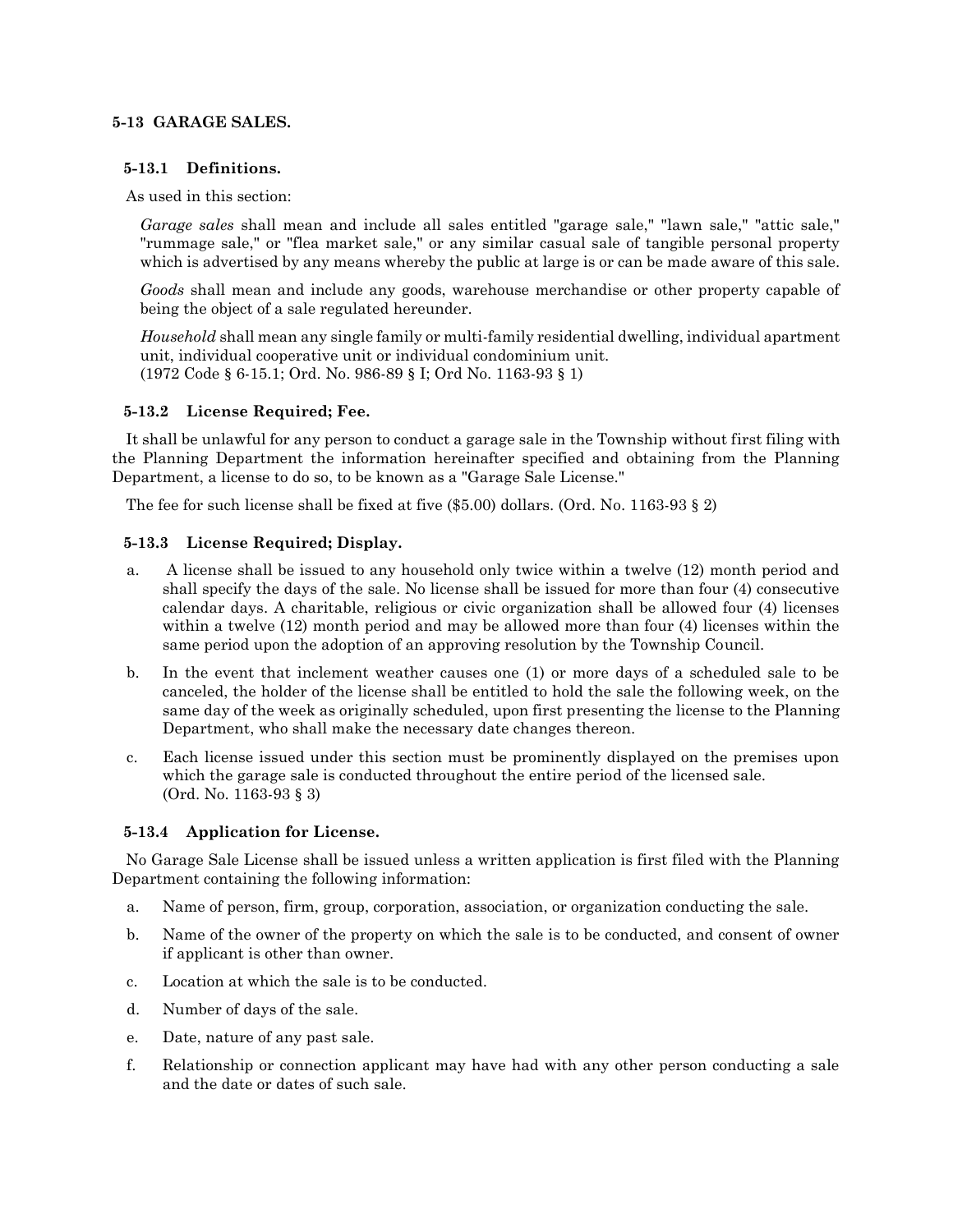- g. Whether or not applicant has been issued any other vendor's license by any local, State or Federal agency.
- h. A certification by the person signing that the information therein given is full and true and known to be so. (Ord. No. 1163-93 § 4)

#### **5-13.5 Hours of Sale.**

All garage sales shall be conducted between the hours of 9:00 a.m. and 6:00 p.m. only. (Ord. No. 1163-93 § 5)

#### **5-13.6 Signs.**

No person shall make, cause to be made or erected signs other than those signs provided by the Township. The size of these signs shall be discretionary with the Planning Department but shall be no larger than fifteen inches by fifteen (15 x 15) inches and must be purchased from the Township. A maximum of six (6) signs may be purchased by the holder of a valid Garage Sale License at a cost equal to the price paid by the Township for the signs.

The signs shall have a space allotted thereon upon which shall be placed the name and address of the person running the sale. Signs shall not be posted more than three (3) days prior to the sale and the signs shall be removed within twenty-four (24) hours after the completion of the sale. (Ord. No. 1163-93 § 6)

#### **5-13.7 Exceptions.**

The provisions of this section shall not apply to or affect the following persons or sales:

- a. Persons selling goods pursuant to an order or process of a court of competent jurisdiction.
- b. Persons acting in accordance with their powers and duties as public officials.
- c. Any person selling or advertising for sale an item or items of personal property which are specifically named or described in the advertisement and which separate items do not exceed five (5) in number.
- d. Any sale conducted by any merchant or mercantile or other business establishment from or at a place of business wherein the sale would be permitted by the Zoning Regulations of the Township or under the protection of the nonconforming use section thereof or any other sale conducted by a manufacturer, dealer or vendor who would conduct the sale from properly zoned premises and not otherwise prohibited in this revision. (Ord. No. 1163-93 § 7)

#### **5-13.8 Conduct of Sale.**

The person to whom such license is issued and the owner or tenant of the premises on which the sale or activity is conducted shall be jointly and severally responsible for the maintenance of good order and decorum on the premises during all hours of the sale or activity. No person shall permit any loud or boisterous conduct on the premises nor permit vehicles to impede the passage of traffic on any road or streets in the area of the premises. All persons shall obey the reasonable orders of any member of the Police or Fire Departments in order to maintain the public health, safety and welfare. (1972 Code § 6-15.3; Ord. No. 986-89 § 3; Ord. No. 1163-93 § 8; Ord. No. 1314-95 § 2)

#### **5-13.9 Enforcement.**

This section shall be enforced by the Planning Department and the Police Department. It shall be the duty of the Police Department or Director of Planning or his/her designees to investigate any violations of this section coming to their attention, whether by complaint or arising from their personal